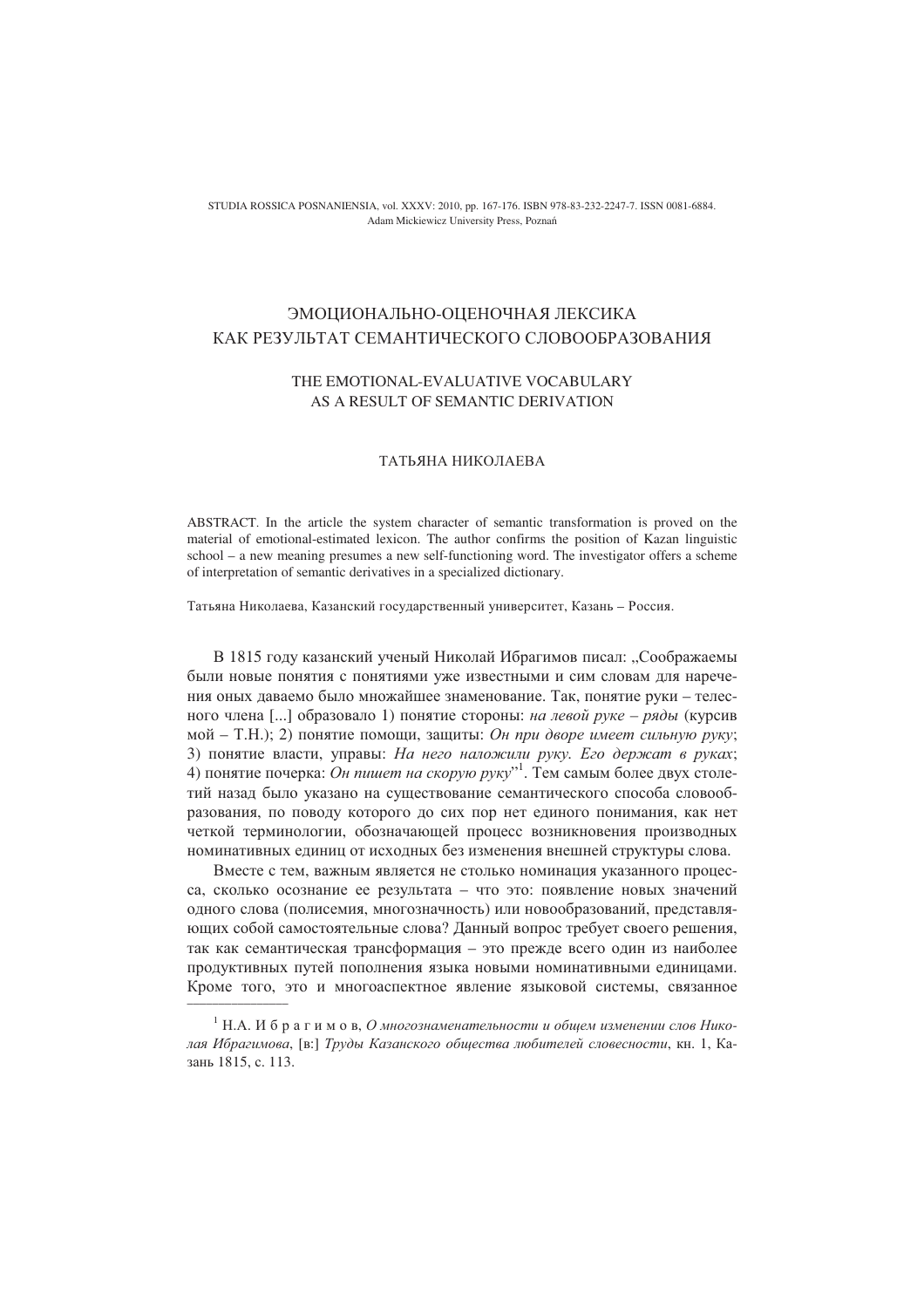с когнитивными процессами человеческого мышления и приводящее к семантизации наименований, которое охватывает всю лексическую систему языка и отражает динамику его эволюции.

В современной русистике существует несколько точек зрения по поводу деривационных процессов, изучение которых справедливо признается центральной проблемой анализа лексического материала и является одним из приоритетных аспектов исследования. Так, Ю.Д. Апресян называет семантическую деривацию "регулярной многозначностью", имея в виду регулярную "способность слова иметь несколько разных, но связанных друг с другом значений"<sup>2</sup>. Как проявление полисемии трактуют семантическую деривацию Е.С. Кубрякова<sup>3</sup> и О.Б. Полянчук<sup>4</sup>. В.Н. Телия дает свое понятие данного процесса, называя его "косвенной номинацией"<sup>5</sup>.

В свое время Л.А. Булаховский высказал весьма простую, но ценную мысль: "Совпадающие по форме слова с разными значениями обыкновенно нужно относить к разному времени и видеть в них независимо возникшие продукты словообразовательной деятельности говорящих" Рассуждая по поводу семантических преобразований, А.А. Потебня, как известно, считал, что каждое значение образует отдельное слово, поэтому, "где два значения, там два слова"<sup>7</sup>. Близок к этой точке зрения и Л.В. Щерба, утверждавший, что "на самом деле мы имеем всегда столько слов, сколько данное фонетическое слово имеет значений"<sup>8</sup>.

Эту позицию известных ученых занимает и Казанская лингвистическая школа. Характеризуя сам процесс семантической трансформации, профессор В.М. Марков пишет: "Развитие слова заключается в обогащении лексемы все большим количеством ассоциаций по мере ее употребления в различных условиях речи, что приводит к рождению самостоятельной лексико-грамматической единицы, служащей наименованием уже иного явления, в том или ином отношении сближенным с исходным словом. Аналогические предпосылки характерны и для морфемного способа словообразования, который не-

 $^4$  O.B. П о л я н ч у к, Основные подходы к анализу многозначного комплексного знака, "Вестник ВолГУ", серия: "Филология. Журналистика" 2006, № 1, с. 44.

<sup>7</sup> А.А. Потебня, Психология поэтического и прозаического, [в:] Вопросы теории и психологии творчества, Харьков 1910, с. 108.

 $8\,$  Л.В. Щ е р б а, Языковая система и речевая деятельность, Ленинград 1974, c. 291.

<sup>&</sup>lt;sup>2</sup> Ю.Д. А пресян, Лексическая семантика: синонимические средства языка, [в:] его же. *Избранные труды*, т. 1, Москва 1995, с. 492.

 $^3$  E.C. К у б р я к о в а, Эволюция лингвистических идей во второй половине XX века (опыт парадигмального анализа), [в:] Язык и наука конца XX века, Москва 1995, с. 14.

 $5$  В.Н. Т е л и я, Типы языковых значений: связанное значение в языке, Москва 1981, c. 268.

<sup>&</sup>lt;sup>6</sup> Л.А. Булаховский, Исторический комментарий к русскому литературному языку, Киев 1958, с. 57.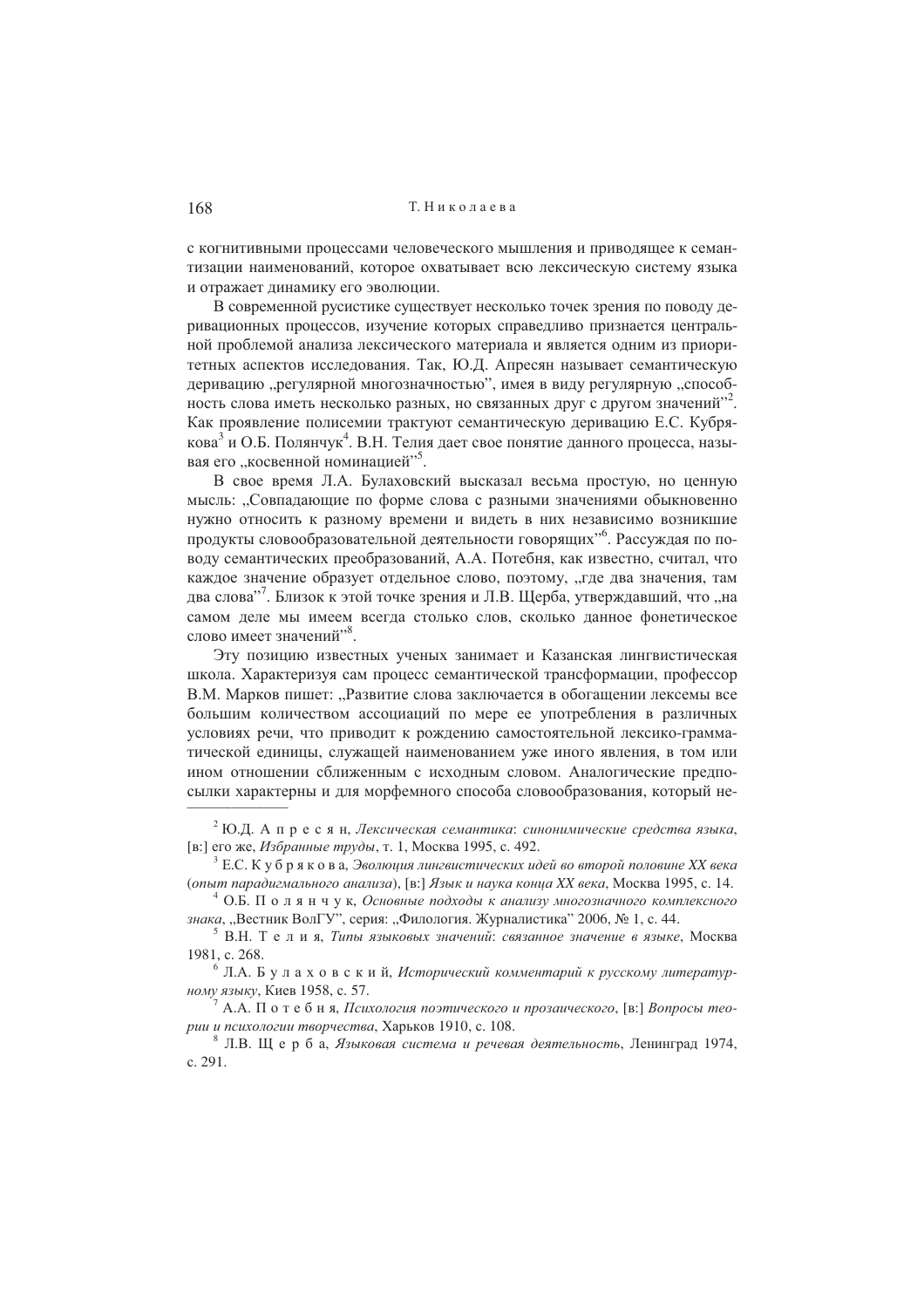обходимо рассматривать в тесной связи со словообразованием безморфемным..."<sup>9</sup>. ..Появление нового значения – появление нового слова, осуществленное в результате единичного словообразовательного акта".

Безусловно, при рассмотрении семантического и морфологического способов необходимо иметь в виду и их различие. Основное отличие семантического способа заключается в том, что связь между производящим и производным устанавливается на основе разнообразных ассоциаций, определяемых внешним сходством их признаков, что приводит к метафорическим или метонимическим переносам. Поэтому значение производного связано со значением произволяшего не обшим элементом смысла, а лишь теми признаками, которые могут быть названы ассоциативными. Богатство ассоциаций в языковом сознании носителей языка обеспечивает нахождение мотивировочного признака.

Сегодня назрела необходимость подтвердить точку зрения о самостоятельности семантического словообразования, результатом которого является появление новых слов. Безусловно, главный, наиболее весомый аргумент - это системность семантических трансформаций.

Говоря о системности языка вообще, А.А. Потебня указывал прежде всего на такие факторы, как упорядоченность и связь с другими явлениями<sup>11</sup>. Если конкретизировать данные критерии применительно к словообразованию, имея в виду как связь с экстралингвистическими факторами, так и с особенностями самой словообразовательной системы, то они окажутся вполне приемлемыми для характеристики процессов семантической деривации, в чем убеждает целый ряд факторов.

Важнейшими из них являются:

1) исторический подход к изучаемым явлениям, раскрывающий внутренние законы развития языка, сказывающийся на формировании не только лексики, но и фразеологии. Реализация семантического потенциала слова, способного к ассоциативному переосмыслению, смена денотата и дальнейшая лексикализация деривата, наконец, включение слова в иной лексический разряд - все это обусловлено историческим развитием языка и играет важную роль в организации синхронной лексической системы;

2) образование лексико-семантических групп с устоявшимися трансформированными значениями. Выразительна группа, обозначающая животных или птиц и поведенческое начало человека: заяц - 'трусливый человек', лиса - 'хитрый человек', ворона - 'растяпа', курица - 'ограниченная женщина', слон - 'неуклюжий человек' и т.д. То же - номинация человека с характерологическими признаками блюда, елы, продуктов питания. Основанием для

<sup>&</sup>lt;sup>9</sup> В.М. М а р к о в, О семантическом способе словообразования, [в:] его же, Избранные труды по русскому языку, Казань 2001, с. 117.

<sup>10</sup> Там же, с. 135.

<sup>&</sup>lt;sup>11</sup> А.А. Потебня, указ. соч., с. 110.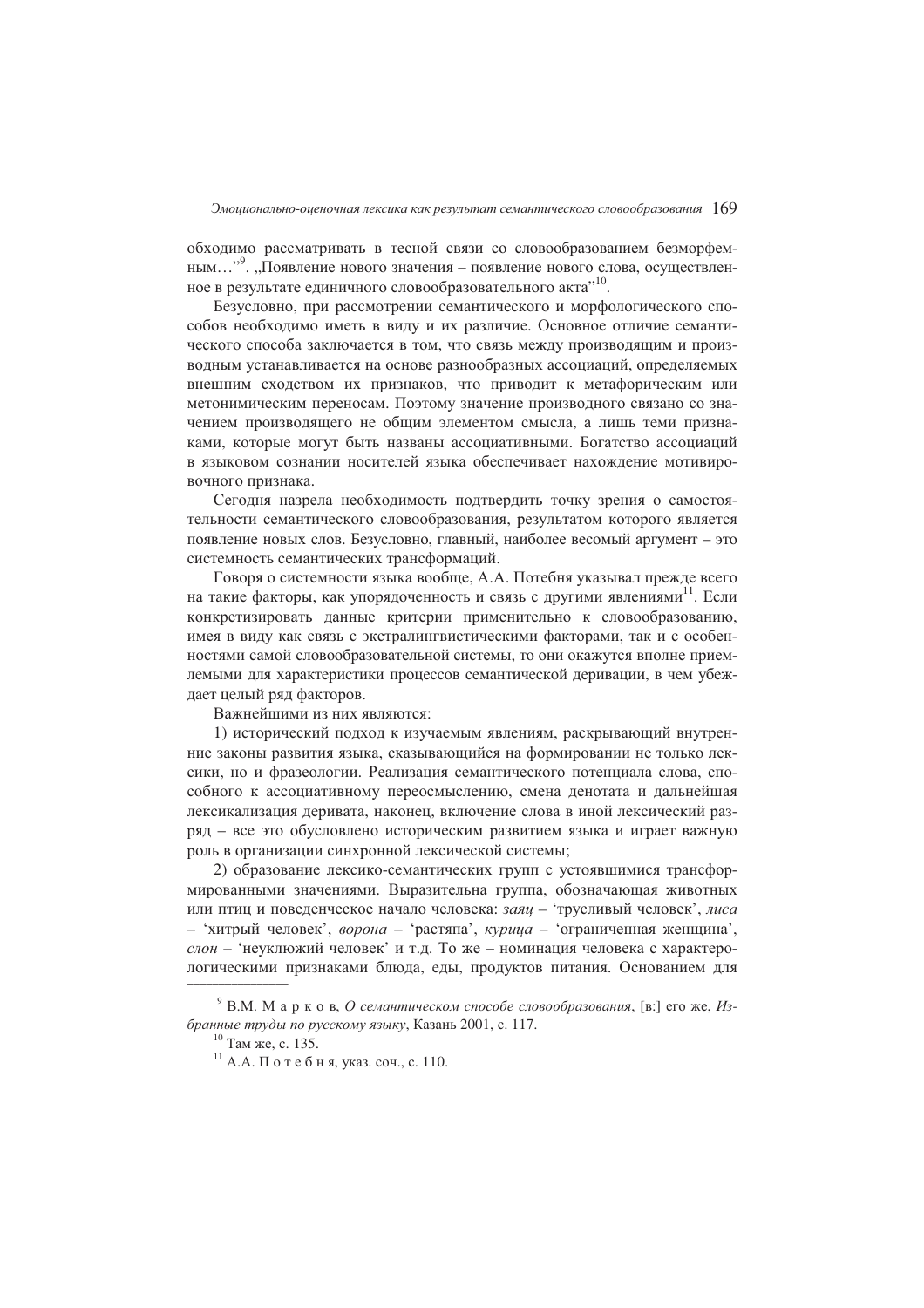переноса послужили следующие признаки: консистенция продукта: квашня - о неповоротливом, рыхлом, толстом человеке', кисель - 'мягкий, безвольный человек', размазня - 'слабохарактерный человек', тюря - 'вялый, нерасторопный человек'; вкусовые качества: сахар - 'о ком-нибудь, доставляющем удовольствие', перец - колкий, язвительный человек'; часть продукта, выделяющаяся по своим вкусовым качествам: изюминка - 'привлекательный, своеобразный человек', сливки - 'лучшая часть общества' и т.д.;

3) формирование синонимических рядов с распространением метафорического значения опорного слова на весь синонимический ряд с последующим перераспределением их стилистической маркированности (свергнуть - свалить - сбросить - скинуть - стряхнуть - сверзить - столкнуть, где лексема свергнуть, послужившая моделью для семантических преобразований других синонимов: конкретное физическое действие - общественно-политическое значение, сама подвергается воздействию новообразований, постепенно теряя на их фоне свою экспрессивность, стилистическую маркированность);

4) наиболее яркий показатель системности - параллелизм семантического и морфологического способов, который проявляется: а) в сходстве конечного результата - возникновении новых, самостоятельных лексем, б) в целевом назначении процесса деривации, результатом которого являются новообразования, осознающиеся как вторичные по отношению к производящим, в) в построении моделей, по которым создаются словообразовательные типы, их регулярности и продуктивности, г) в общности понятий: "типовое значение", "характер производящих основ", "процесс деэтимологизации", "парадигма" (возможность образования)<sup>12</sup>. Представляется целесообразным показать одну из малоизученных, но продуктивных семантических моделей в сфере имен существительных: "наименование лица по профессии или роду занятий – наименование лица по характеризующему его признаку". При этом производные, как правило, приобретают определенную пейоративность; мясник - 'торговец мясом или работник на бойне' и мясник - 'кровожадный, жестокий человек': *сапожник* - 'работник, занимающийся шитьем и починкой обуви' и сапожник - 'неумелый, неискусный в каком-нибудь деле человек'; диктатор - 'правитель государства, пользующийся неограниченной властью и не отвечающий за свои действия ни перед каким государственным органом' и диктатор - 'властный человек, чьи желания должны немедленно выполняться'; маляр - человек, трудящийся на строительных объектах, его основная работа – покраска сооружений, помещений и маляр – о плохом худож-

<sup>&</sup>lt;sup>12</sup> См. об этом подробно: Т.М. Н и к о л а е в а, Системный характер семантических изменений, [в:] Ученые записки Казанского государственного университета. Языковая семантика и образ мира, т. 135, Казань 1998, с. 103-110; ее же, Актуальные процессы семантического словообразования в русском литературном языке конца XX века, [в:] Семантическая деривация и ее взаимодействие с морфемной: межвузовский сборник научных трудов, отв. ред. Б.И. Осипов, Омск 2003, с. 98-115.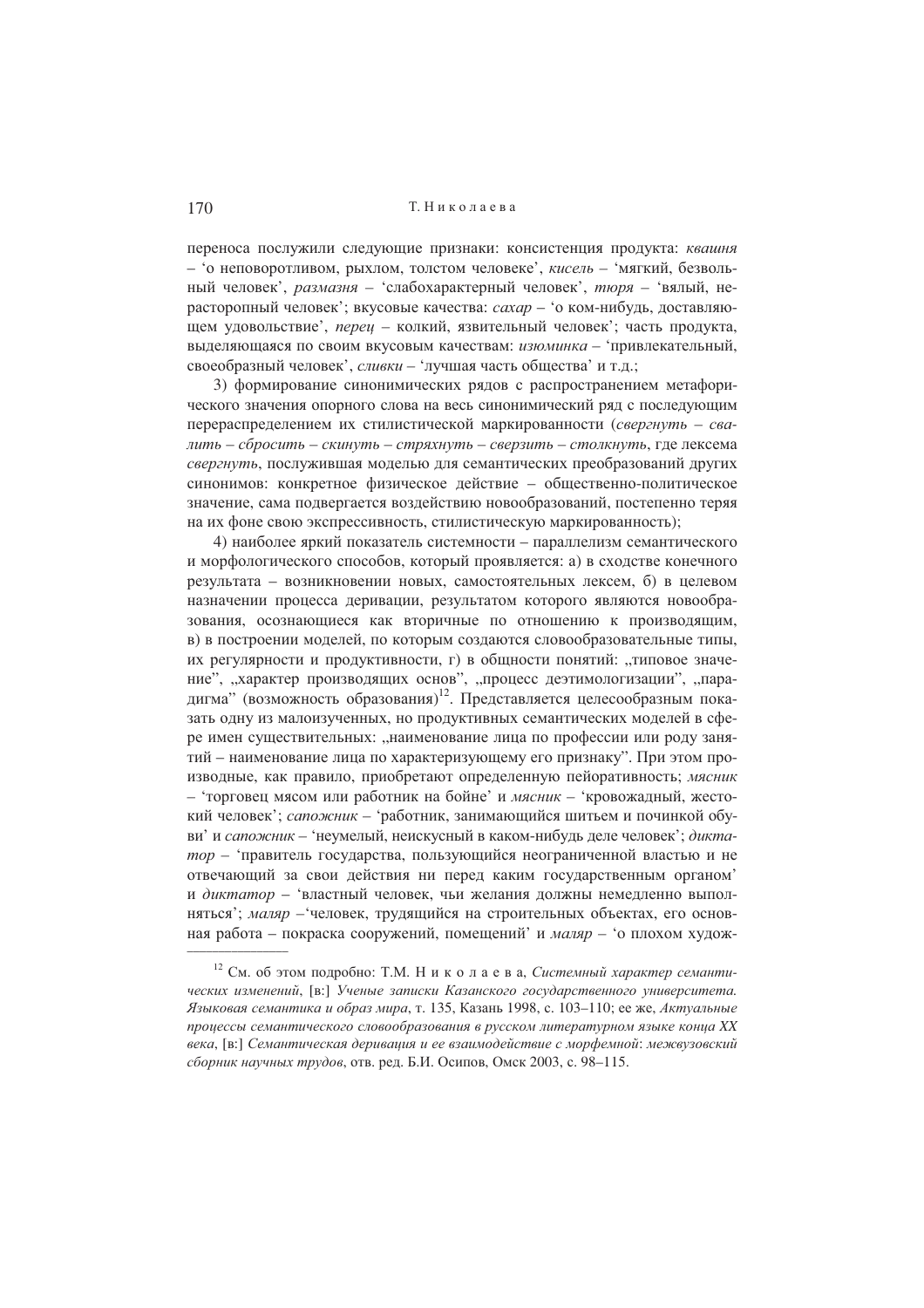нике, живописце'; *палач* – 'лицо, приводящее в исполнение приговор к смертной казни' и палач - 'человек, отличающийся особой жестокостью' и др.

Представленные примеры модификации значений сопровождаются сменой денотата, а это в свою очередь способствует изменению коннотативного фона, появлению новых оценочных характеристик.

Весьма убедительным показателем системности может служить различие грамматических показателей, свойственных производному и производящему в сфере знаменательных частей речи. Именно этот аспект составляет предмет нашего исслелования.

Материалом изучения послужила эмоционально-оценочная лексика - категория слов, отражающая и обозначающая многообразные проявления интеллектуальной и оценочной сферы деятельности человека, которые выполняют в коммуникативном процессе одну из важнейших функций слова - экспрессивно-выразительную. В последнее время сфера коннотации вышла из сферы собственно лингвистических понятий, она захватила социально-политические, морально-этические, этнографические и культурологические понятия, так или иначе отражающиеся в языке; отсюда - многочисленность работ, освещающих данные проблемы в самых разнообразных аспектах: лексикологическом и лингвостилистическом, социолингвистическом, психолингвистическом, в ракурсе изучения общей теории речевой деятельности.

Давая оценку словам эмоциональной оценки как широко употребительным в речевом обиходе экспрессивным языковым средствам, квалифицирующим предметы и явления, их качества с положительной или отрицательной стороны и выражающим отношение, оценку индивидуального (или коллективного) субъекта речи, мы должны заметить, что до сих пор не упорядочена терминология, касающаяся понятий коннотативное - экспрессивное - эмоционально-оценочное, которые интерпретируются учеными весьма неоднозначно и противоречиво; при этом не обобщены критерии их выделения, что порождает трудности их отбора как объекта изучения и определения их границ. Вместе с тем, эти понятия взаимосвязаны и обусловливают друг друга. Эмоциональная оценочность всегда сопряжена с коннотативными процессами, которые приводят к семантической трансформации нейтральных номинаций. Экспрессивность тесно связана с эмоциональной оценочностью, она обусловливает ее. Сказанное позволяет подходить к номинациям коннотативное - экспрессивное - эмоционально-оценочное недифференцированно и рассматривать их условно в качестве адекватных, синонимичных понятий.

Вернемся к рассмотрению вопроса о грамматических показателях, свойственных производному и производящему, что является одним из главных аргументов в защиту теории о самостоятельности новообразований, их права на существование в качестве новых слов, а не оттенков значений произволяшего.

Нами выделены деривационно-семантические модели различных знаменательных частей речи, по которым проходило семантическое переосмысление.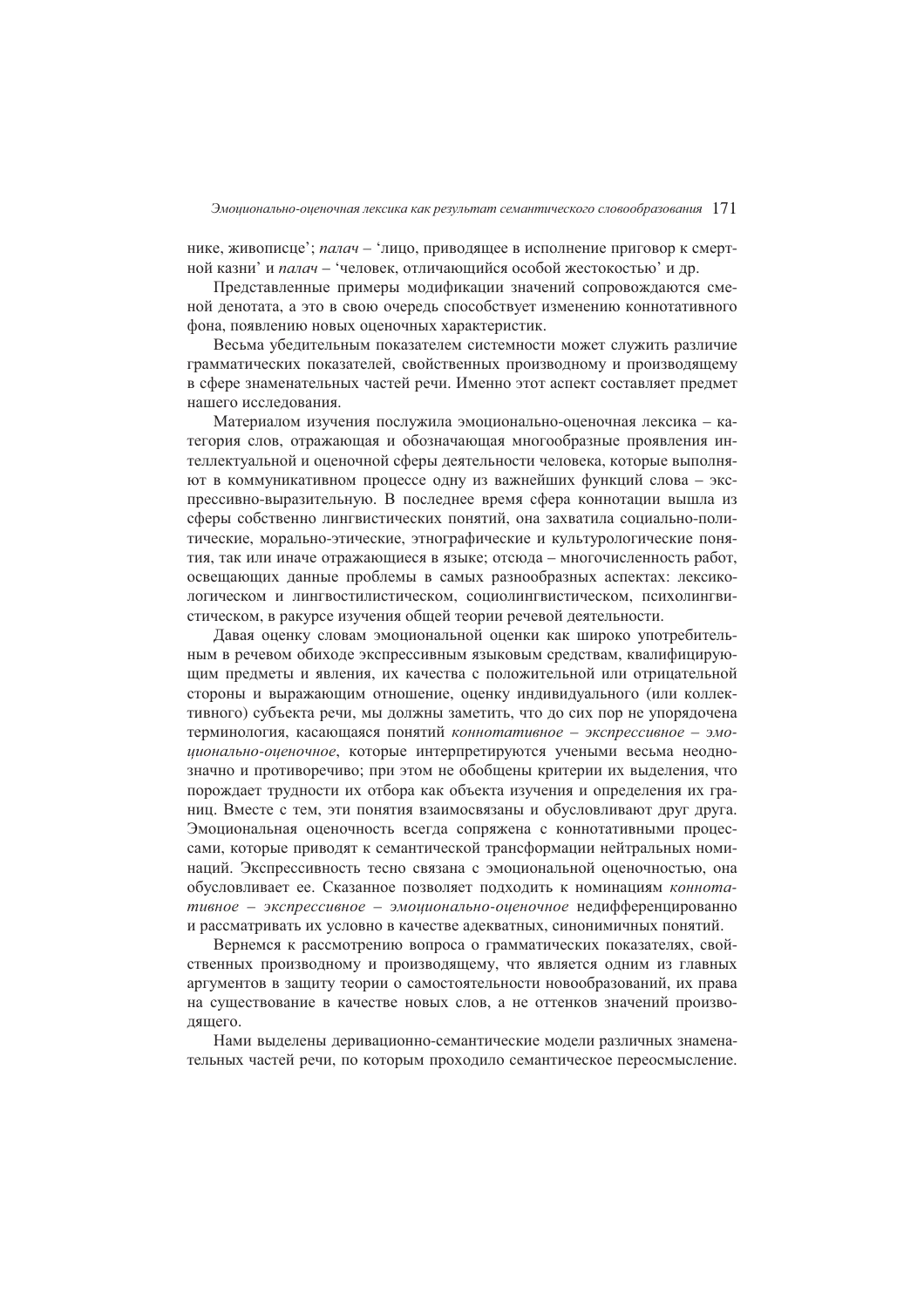Благодаря этому открывается возможность изучения словообразовательных типов, на базе которых мы постараемся показать различие грамматических показателей, свойственных произволному и произволяшему, что проявляется во всех частях речи. Обратимся к глаголам, которые наименее изучены в семантическом словообразовании в силу неразработанности как семантического способа, так и сложности самой категории глагола как части речи. Одна из наиболее продуктивных моделей - "глаголы конкретного физического действия - умственная сфера деятельности человека". По этой модели созданы семантические произволные, составляющие словообразовательный тип: пахать - обрабатывать землю плугом' и пахать - 'применять большие усилия в работе': врубиться - 'путем физических усилий проникнуть во что-нибуль' и врубиться - 'понять ситуацию'; прохлопать - 'в ладоши' и прохлопать - 'упустить что-нибудь'; вкалывать - 'воткнуть, заставить с применением силы войти во что-нибудь' и вкалывать - 'много, с усилием работать'; замотаться - обвить себя вокруг, закутаться чем-нибудь' и замотаться - 'утомиться, измучиться от непрерывной работы, хлопот'; отбарабанить - 'закончить игру на барабане' и отбарабанить - 'отработать необходимое количество времени'; трубить - 'играть на трубе' и трубить - 'усиленно учиться, работать'; раскусить - яблоко и раскусить - 'понять истинную сущность человека'. База для переносных значений - разнохарактерные глаголы, компонентами которых чаще всего могут быть степень интенсивности, длительность, результативность действия. Следует признать, однако, что основы семантической производности далеко не всегда очевидны, что позволяет говорить о разных ступенях процесса деэтимологизации, неизбежного при семантическом словообразовании. Как видно, производящие основы - нейтральные, общеупотребительные глаголы с конкретньм физическим действием. Они лишены экспрессивной выразительности, эмоциональной оценочности, однако производные непременно включают в свою семантику качественно-оценочную характеристику разнообразных действий, свойственных человеку. Что касается механизма появления новых слов, то он очень сложен, так как ассоциативные связи подчас вообще не ощущаются говорящим в процессе словоупотребления.

Итак, семантически производные глаголы по сравнению с производящими: 1) теряют возможность образования видовых коррелятов (примеры демонстрируются согласно приведенной ранее модели): вкалывать, но вколоть, замотаться, но заматываться, отбарабанить, но отбарабанивать, раскусить, но раскусывать; 2) теряют возвратное значение: расписаться (в беспомощности), замотаться, врубаться; 3) приобретают переходность; прохлопать - что-то упустить, но прохлопать в ладоши; 4) утрачивают переходность: трубить - работать, трудиться, но трубить мелодию и др.

Семантически производные имена существительные со значением номинации человека, мотивированные именами, обозначающими часть тела, могут: 1) приобретать признак одушевленности: взять в плен языка, но пока-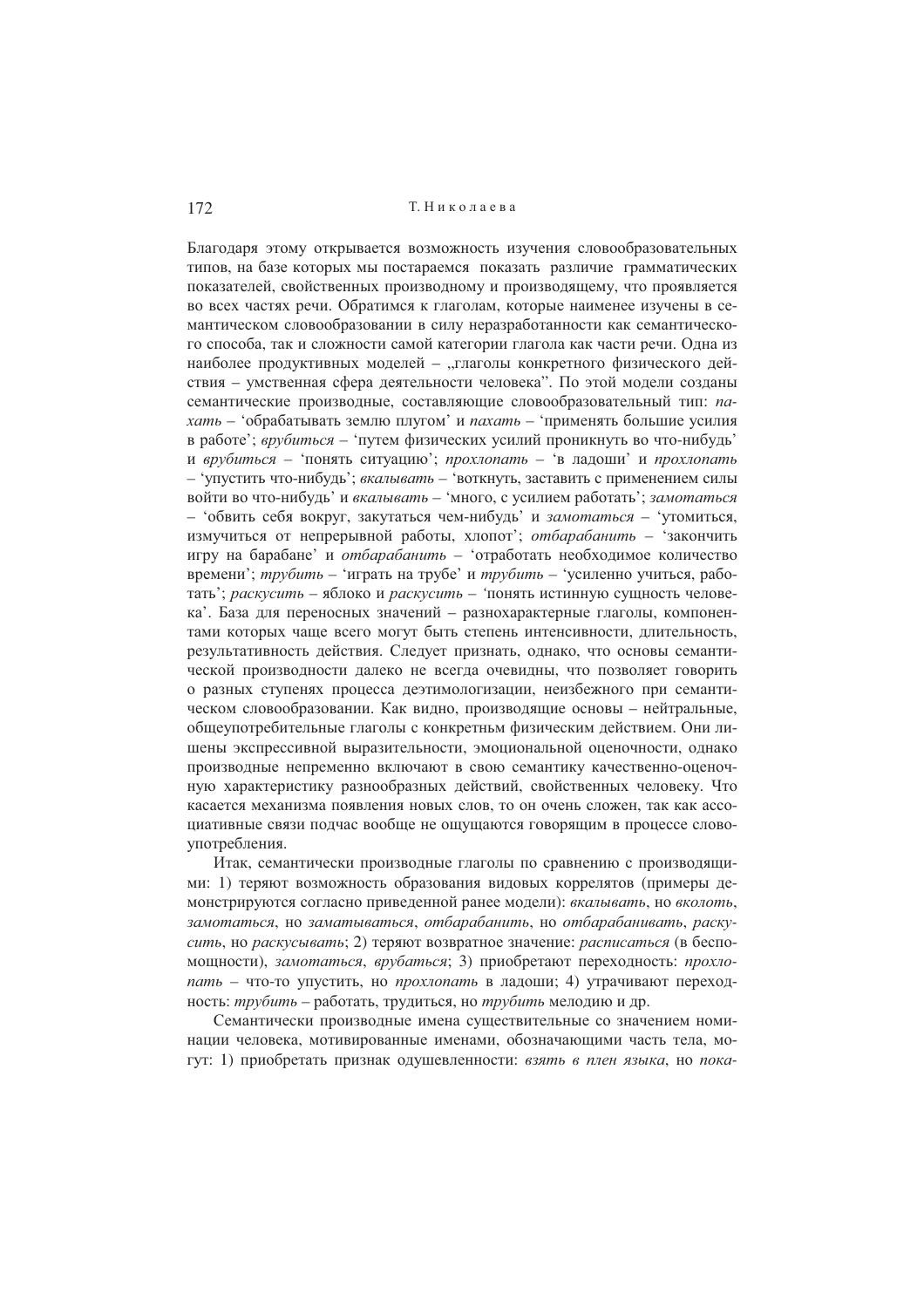зать язык; 2) отличаться в структурном отношении: пленник - только язык, ср.: язычок – субъективно-оценочное от язык – орган во рту; 3) характеризоваться специфическими синтагматическими связями: язык толстый, тонкий - 'орган во рту', но длинный язык - 'болтливость', злые языки - 'любители пересудов', эзоповский язык - 'иносказательность'.

Ряд отличий грамматического характера можно указать и у семантизированных прилагательных. Среди них особое место занимают цветовые обозначения, семантика которых далеко не адекватна в различных языках и подчас создает межьязыковую энантиосемию. Так, В.И. Абаев отмечает: "Черный цвет, как известно, ассоциируется с трауром и вообще с негативными эмоциями. Но вот в некоторых тюркских языках самые чистые и прозрачные родники зовутся *gara su* - "черная вода". В осетинском языке сочетание "черный молодец" соответствует русскому "добрый молодец". В большинстве языков, как и в русском, белый цвет, как антагонист черного (добро и зло), имеет положительную окраску, олицетворяя собой все самое чистое, светлое, прекрасное ("Свет бел, ла люли черны"). Олнако в хуложественной литературе весьма часты оксюморонные сочетания с цветовыми атрибутами, создающие особую образность, художественную выразительность: белая ненависть - у В. Шукшина, в языке поэзии: белая сажа, белая тьма, черный свет, черный снег, черное солнце, у А. Блока - черный шелк - образ красоты, хотя и грешной.

Рассмотрим одну из многочисленных моделей семантической деривации цветовых атрибутов: "цвет - зрительное ощущение спектрального состава, окраска и ивет - признак понятий, связанных с общественной, политической направленностью различного рода группировок": красный - 'относящийся к революционной деятельности': Красная армия, красная гвардия, красный командир; белый - 'обозначение террора', белый офицер - 'представитель контрреволюционной армии'; желтый - 'ориентирующийся на скандальные информации, сенсации' - желтая пресса; зеленый - 'относящийся к движению защитников окружающей среды'; коричневый - 'фашистский, олицетворяющий фашистскую идеологию; голубой - голубые береты - 'десантники США', голубые каски - 'вооруженные силы ООН'.

Грамматические отличия семантически производных атрибутов сводятся к следующим: 1) как правило, производящие имеют, а производные не имеют степеней сравнения: зеленый сад - зеленые защитники; 2) для производящих свойственно наличие форм субъективной оценки, для производных - нет: зелененький, желтущий; 3) производящие имеют формы числа, производные – нет: синие зори – но только синий чулок, голубая шаль – голубые шали, но только голубые каски; 4) от производящих возможно образование отвлеченных имен существительных, от производных - нет: краснота, желтизна; 5) производящие и производные имеют разные словообразовательные пара-

<sup>&</sup>lt;sup>13</sup> В.И. А б а е в, Как можно улучшить этимологические словари, [в:] его же, Этимология, Москва 1968, с. 7.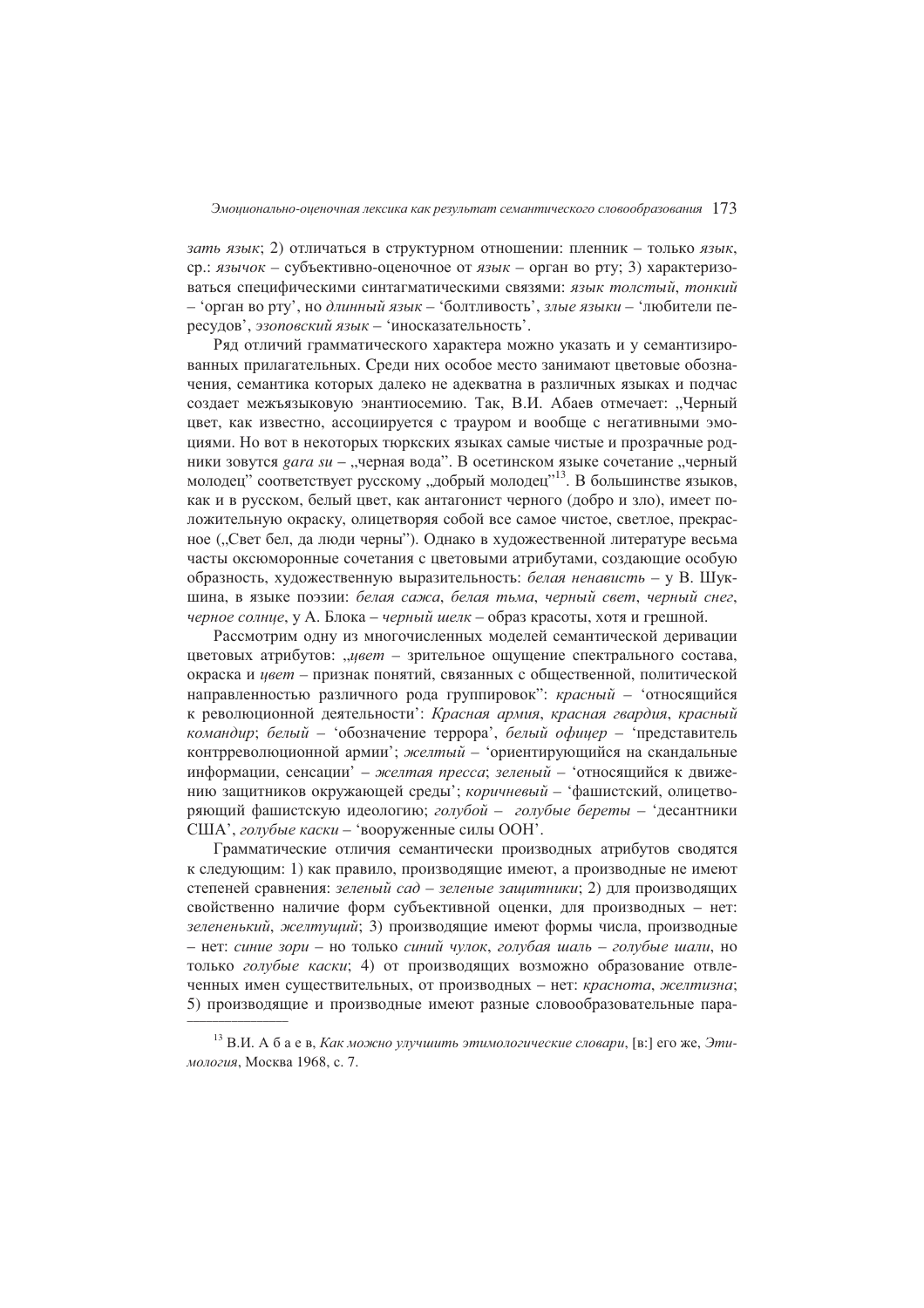дигмы: белый (цвет) – беленький, белеть, белить, белесый, белок, но белый  $-$  беляк; 6) произволящие могут иметь краткую форму, произволные – нет; трава зелена, арбуз красен; 7) производящие и производные могут относиться к разным частям речи: коричневые платки, но коричневые (субстантивированное существительное) - члены нацистской партии в Германии.

Как видим, значение производных в значительной степени осложнено различными экспрессивно-оценочными моментами. Они имеют меньшую парадигматическую обусловленность и большую синтаксическую связанность.

В связи с высказанной точкой зрения относительно системности, а значит - правомерности признания самостоятельности семантического словообразования, которое приводит к появлению новых слов, особо остро встает проблема лексикографии - составления словарей по новому принципу. Как правило, в современных толковых словарях не отражается все многообразие экспрессивной окрашенности семантически трансформированных дериватов, иногда они просто не фиксируются (МАС), нет единых критериев их толкования, алекватного отражения приобретенной ими семантики. Ло сих пор не существует ни одного специализированного словаря эмоционально-экспрессивной лексики. "Единственный в своем роде Словарь эпитетов русского литературного языка, составленный К.С. Горбачевичем и Е.П. Хабло, - пишет Н.А. Лукьянова, - отражает далеко не единственный, определенный разряд экспрессивных лексических единиц, сфера функционирования которого - художественная речь, характеризующаяся эстетической функцией"<sup>14</sup>.

В некоторых лексиконах коннотативное содержание лексем толкуется пометами как обобщенного, так и более частного характера: одобрительное и неодобрительное, порицательное, ироническое, презрительное, шутливое, предосудительное, уничижительное, пренебрежительное и т.п., однако в подобных комментариях есть опасность субъективного подхода в выборе их оценки, что приводит к мысли о необходимости их четкой дифференциации и использования с учетом объективной трактовки.

В какой-то степени данную ситуацию можно понять: границы между нейтральным и экспрессивным фондом лексики весьма подвижны, подчас не столь ярко выражены, иногда сложно уловить и точно определить степень эмоциональной оценочности в связи с отсутствием специфических показателей.

Сказанное определяет актуальность составления специализированных словарей, которые должны быть основаны на анализе и систематизации большого фактического материала, что позволит выработать определенные рекомендации для его лексикографического описания. Некоторые из них можно было бы предложить сегодня.

<sup>&</sup>lt;sup>14</sup> Н.А. Лукьянова, О семантике и типах экспрессивных лексических единиц. 1. Семантика, [в:] Актуальные проблемы лексикологии и словообразования, вып. VIII, Новосибирск 1979, с. 12-45.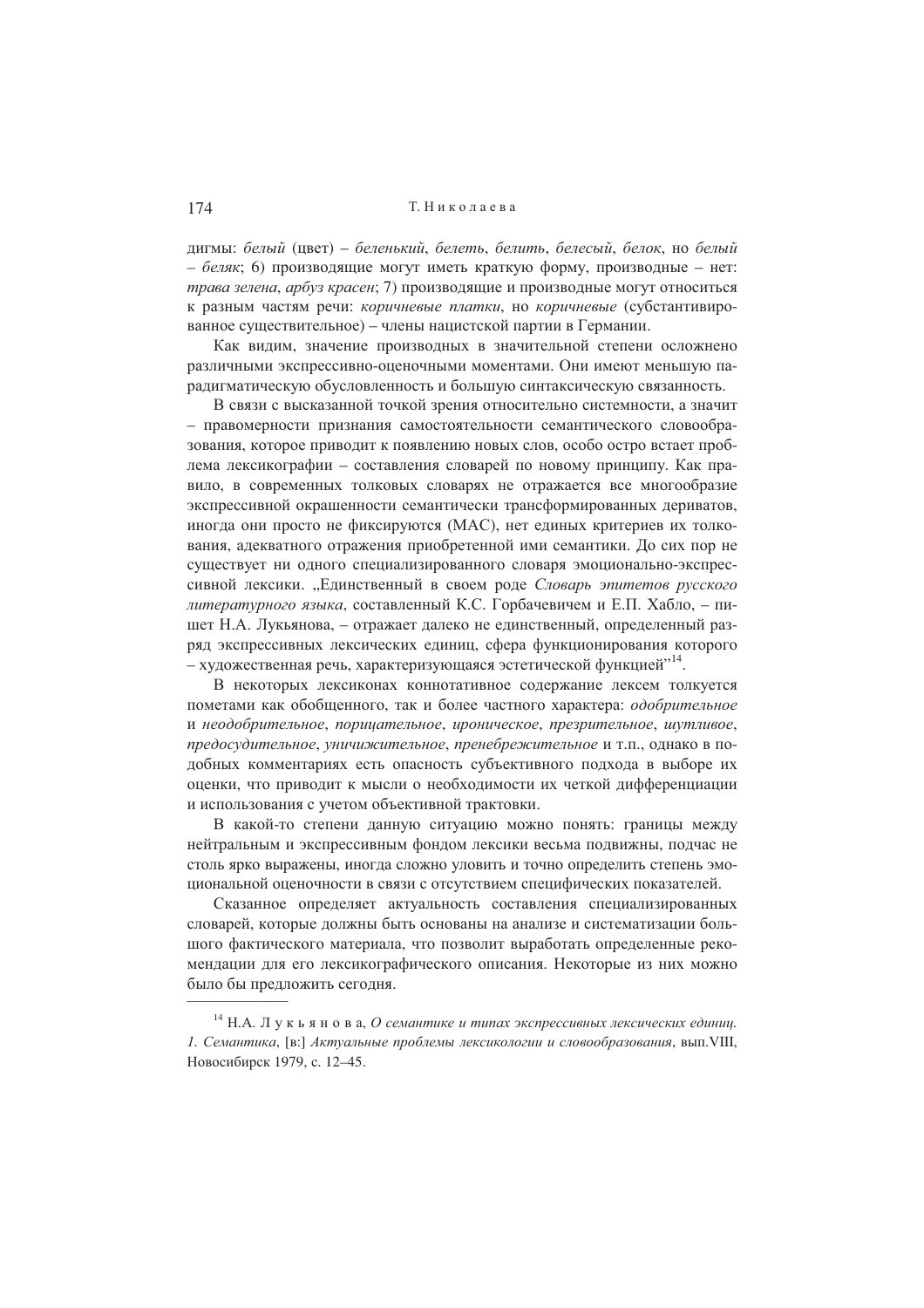Прежде всего следует различать дериваты, созданные а) морфологическим путем: нытик, зануда, позер, болтун, брюзга, где носителями эмоциональной оценки являются производящие основы, и б) семантическим путем: ангел - о хорошем человеке', барин - 'ленивый, праздный мужчина', зубр - 'опытный и ценный специалист', слон - 'неповоротливый, большой мужчина', где эмоциональная окрашенность приобретена в результате семантической модификации. Большой пласт лексики составляют непроизводные слова, в которых эмоционально-экспрессивная окраска исконна: обормот - 'неряшливо одетый, оборванец, человек, наплевательски относящийся к своим обязанностям': пижон - 'не в меру молно олетый, стремяшийся вылелиться своим поведением, хвастун'; цаца - 'молодая женщина с большими, необоснованными претензиями, напыщенная, чопорная'.

Лексикографам предстоит огромная работа по составлению словаря экспрессивно-эмоционально-оценочной лексики, в котором особое место должно быть отведено новообразованиям, являющимся продуктом семантических преобразований. Для их толкования может быть предложена следующая схема:

- 1) номинация новообразования, его коннотативное значение в результате трансформации;
- 2) синонимы:
- 3) исходное значение (семантика производящей основы);
- 4) основные факторы изменения лексического значения, модификации лексемы (причина семантической трансформации);
- 5) модель семантического переноса; словообразовательный тип;
- 6) грамматическая характеристика экспрессивной лексемы: сочетаемость, возможность образования краткой формы, степеней сравнения, видовых коррелятов (в зависимости от части речи) и др.;
- 7) иллюстративный материал;
- 8) помета эмоционально-оценочного характера: бранное, грубое, ласкательное, негативно окрашенное, ироничное и др.;
- 9) помета функционально-стилистического характера: разговорное, просторечное, жаргон, арго и др.;
- 10) устойчивые сочетания, фразеологизмы, пословицы, поговорки.

Продемонстрируем предполагаемую схему в будущем словаре, используя в качестве производящей основы лексему лопух.

- 1. лопух: о непрактичном, нерешительном, глуповатом человеке;
- 2. простак, рохля, пентюх;
- 3. травянистое сорное растение семейства сложноцветных с крупными широкими листьями и цепкими колючками, репейник (МАС);
- 4. характерологический внешний признак большие листья, невостребованные, не имеющие практической ценности, занимающие большое пространство;
- 5. перенос по модели: "название растения качественная характеристика человека": валерианка, репей, сорняк;